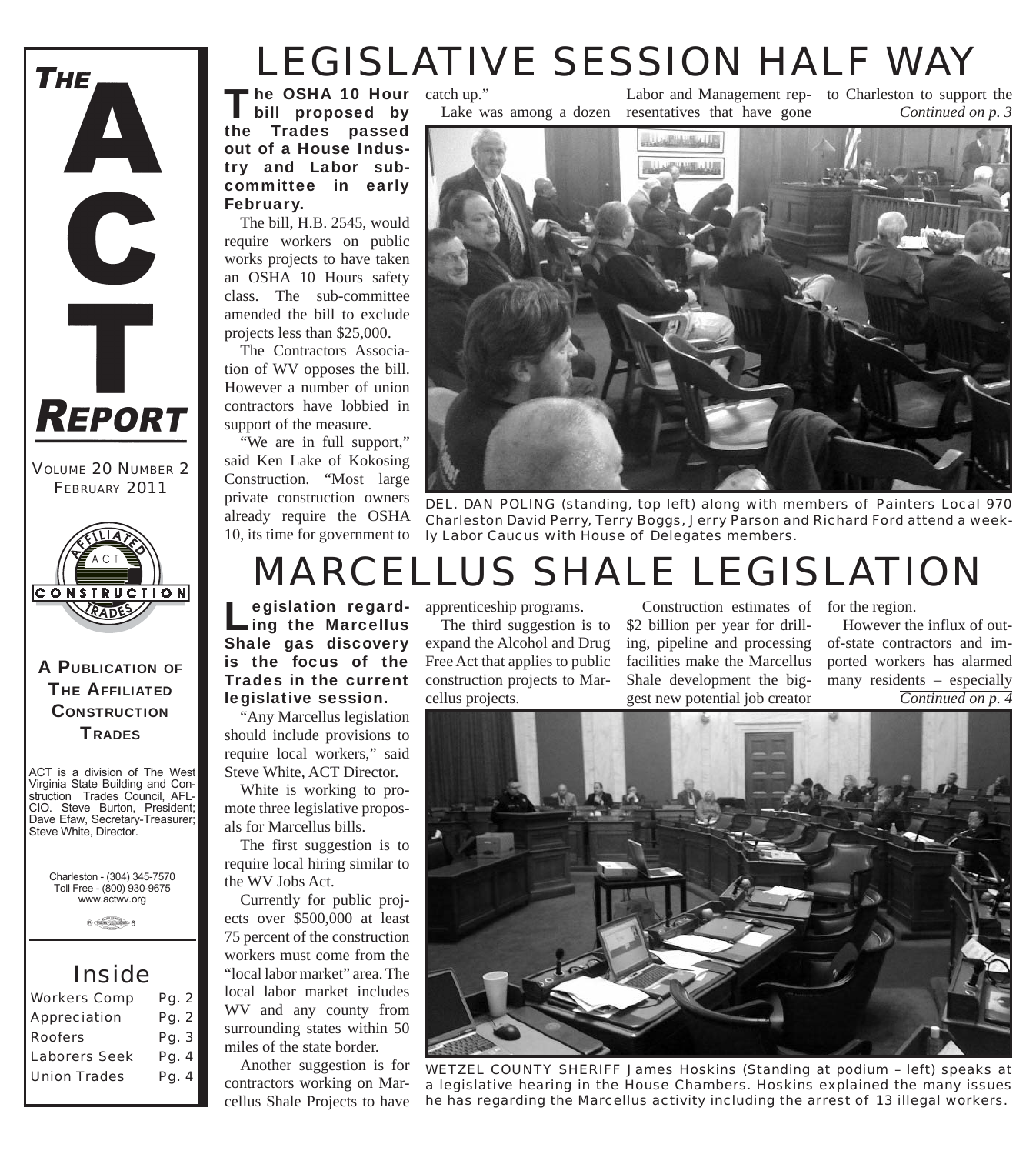## *WORKERS COMPENSATION EFFORT GROWS LABOR-MANAGEMENT GROUP INCLUDES 29 CONTRACTORS*

#### 'he WV Workers Compensation Consortium held its second annual meeting on January 26.

The Labor-Management effort is aimed at providing an alternative to typical workers compensation coverage for union contractors.

The group now insures 29 companies with more than a million dollars of annual premium.

When they started more than a year ago there were 13 contractors.

All of the original companies are still in the program, each one renewing after their first year.

The effort began in 2005 when the state workers compensation system ended and a transition to private insurance was underway.

Union contractors and workers began meeting to find common ground in an

area that had been contentious for years.

The group discovered that safer unionized workers were costing their employers more only because they earned a higher wage.

Union contractors were subsidizing their nonunion competitors by paying premiums based on wages.

In addition they learned the safety practices followed in the union sector resulted in much lower accident rates - when safety was made a priority.

The group also studied the claims process - following what medical attention a worker received if they were injured and the general red tape they encountered.

In July of 2009 the group established their own insurance program that focuses on a safe workplace, allows contractors to get the rewards from safe practices and en-

sures workers who do get injured get the treatment they need quickly.

The Consortium is a nonprofit Labor-Management group that works to educate contractors and workers about the workers compensation process.

The contractors are in a Captive insurance group, similar to self-insurance, and they operate the insurance portion of the program.

The group has learned early reporting of all accidents is important.

Even if a worker thinks they will be OK after an incident it is important to let their supervisor know.

Eye and hand injuries were found to be occurring too frequently so training efforts were put in place as well as new eye protection and gloves.

ACT Research Director Lesly Messina took on the

role of troubleshooter - a person who is available to an injured worker or their family to assist with any questions or problems.

At the annual meeting the group reviewed accident reports and injury data aimed at finding ways to avoid accidents.

The claims paid out and expenses of the program prove the group is on the right track.

"The numbers continue to show we are better off in a union group than with just any old group," said Tom Reece of RC General Construction, the newly elected Chair of the group.

Reece replaced Bill Chambers who led the group for a number of years before they officially formed.

Chambers, a Charleston based CPA, is credited with getting the group focused and operational.

"Our effort has been suc-

cessful thanks to the leadership of Bill Chambers," said Jim Cerra, Executive Director of the Kanawha Valley Builders Association.

The group functions with a 12 member board of directors, six from Management and six from Labor.

The insurance function is broken into three components. Union Labor Life Insurance writes the policy, figures the premiums and organizes the insurance payments.

Roundstone Insurance based in Cleveland operates the Captive Insurance part, working with Insurance Agents and others to market the program, collecting premiums, and making sure the process works.

Wells Fargo does the Claims Management, overseeing the injured worker and their treatment when an injury does occur.



*CONTRACTORS, LABOR REPRESENTATIVES and insurance industry professional review the year at the second annual meeting of the WV Workers Compensation Consortium.*



### **Union Appreciation Day**

Show your union I.D. and save Save 15% On In Stock Items

Mark Downs on Out of Season Merchandise

Food and Drink available

Saturday, February 19, 2011 Store Hours 10:00 a.m. – 4:00 p.m.

A Message from the Parkersburg-Marrietta Building Trades Council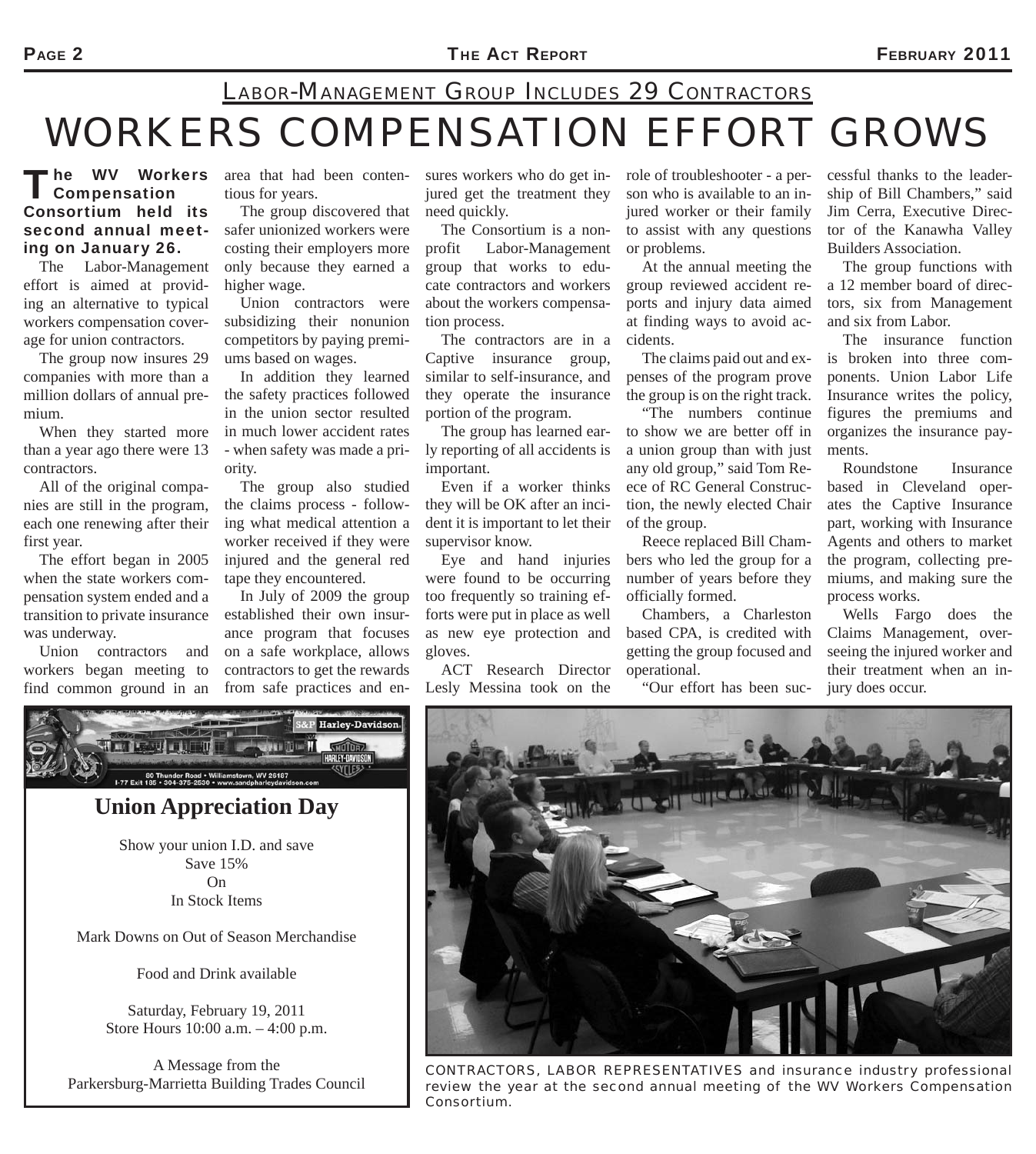### FEBRUARY 2011 **PAGE 3**

## *ROOFERS LOCAL 242 HOLDS GREEN TRAINING GRANT MAKES EQUIPMENT PURCHASE POSSIBLE*

Roofers Local 242 gether a state-of-theart training program with new 'Green' technology.

Key to the effort was a new piece of equipment they received through a State "Green Construction" grant.

An \$11,425 rubberized asphalt mixer was purchased with the help of a grant received by Construction Works, an arm of the Building Trades.

According to Business Agent Joe Strain the Roofers training program would not have been able to purchase the equipment otherwise.

"We just lost a job at the FBI Center because the contract called for skills on Green Roofing that we just didn't have," said Strain.

The rubberized asphalt melter replaces an older style

### *LEGISLATIVE*

*CONTINUED FROM P. 1*

safety measure.

Brian Hinkle with Chapman Martin Excavation also made the trip. "As a small business person I know watching costs are important, but I can show how safety pays off," said Hinkle.

Seven other states require the OSHA 10.

The bill was on the agenda for the February 9 meeting of the full committee but failed to be taken up due to time constraints.

As the ACT Report goes to press the bill is scheduled to be voted on in the House Industry and Labor Committee on February 16.

asphalt mixer and is the starting point for the Green Roof process.

"You squeegee on the product rather than mop on asphalt," said Strain.

"Then you build up your layers from there before you add the actual vegetation to complete the roof."

The new application produces less smoke and fumes as well.

Their first 10-hour training program was held at their Mineral Wells training center starting on February 7.

More than 20 apprentices participated as well as three of the instructors.

Strain says he plans to have more training sessions for apprentices and journeymen alike.

"We are focusing on pride in our work, top skills and productivity," said Strain.

The training site in Mineral

ACT and the State Building Trades are working on a bill to allow the Department of Highways to use designbuild as a way to bid projects.

A pilot bill that allowed up to ten projects is due to expire and the Trades would like to see the method become permanent.

"We think design build saves money and means more projects," said Operating Engineers Training Coordinator Chuck Parker.

A bill to increase the apprenticeship tax credit has failed to be introduced due to technical problems but remains on the Trades agenda.

A bill to give the WV Division of Labor help in checking worker identification

Wells is another example of area for hands-on projects. the Locals focus on skills.

The facility was completed last year and includes indoor classroom and hands-on training as well as an outside

Local 242 now has 44 apprentices.

Their program has 150 hours of classroom and hands on training each year and

takes approximately five years to complete.

The Green Construction funds came through federal funds secured by WorkForce WV in 2010.



*MEMBERS OF ROOFERS Local 242 Parkersburg stand next to the new Rubberized Asphalt Mixer used for a Green Construction training class. The training took place at their Mineral Wells facility in early February.*

Walker (D-Clay).

The measure would allow the State Police to check various ID's given to the DOL when they are checking a job site.

Current law allows DOL to get a person's ID but they have no way to check if it is valid.

ACT was able to show how 25 of 31 roofers on an State School Building Authority funded job had social security numbers that were invalid.

However DOL has no way to check the Social Security numbers or any other ID's.

Passing bills is part of the Trades job, but preventing bad bills is equally important. A measure to bring back

was introduced by Del. Dave the "Cancer Creek" legislation is working its way back to the legislature.

> The "Cancer Creek" bill first was introduced in 1991 to make way for a pulp mill in Mason County.

> The project was to be built by an Alabama firm who planned to import their construction workforce.

> The "Cancer Creek" bill rewrote water regulations to assume rivers always had higher flows than the current method.

> ACT representatives were told the measure would be offered in this year's session at the urging of the WV DEP by a company that was having trouble meeting water quality standards. ACT is working to

stop the measure.

Both ACT and the WV AFL-CIO held legislative functions in late January and early February. These events were well attended by union representatives and legislators.

"We were able to get our message out to the rest of the labor community and our elected officials," said Dave Efaw, Secretary-Treasurer of the WV State Building Trades.

The session is somewhat different than past years due to the uncertainty created by the vacancy of a Governor and related issues with the Senate.

The 60 day session will end March 12.